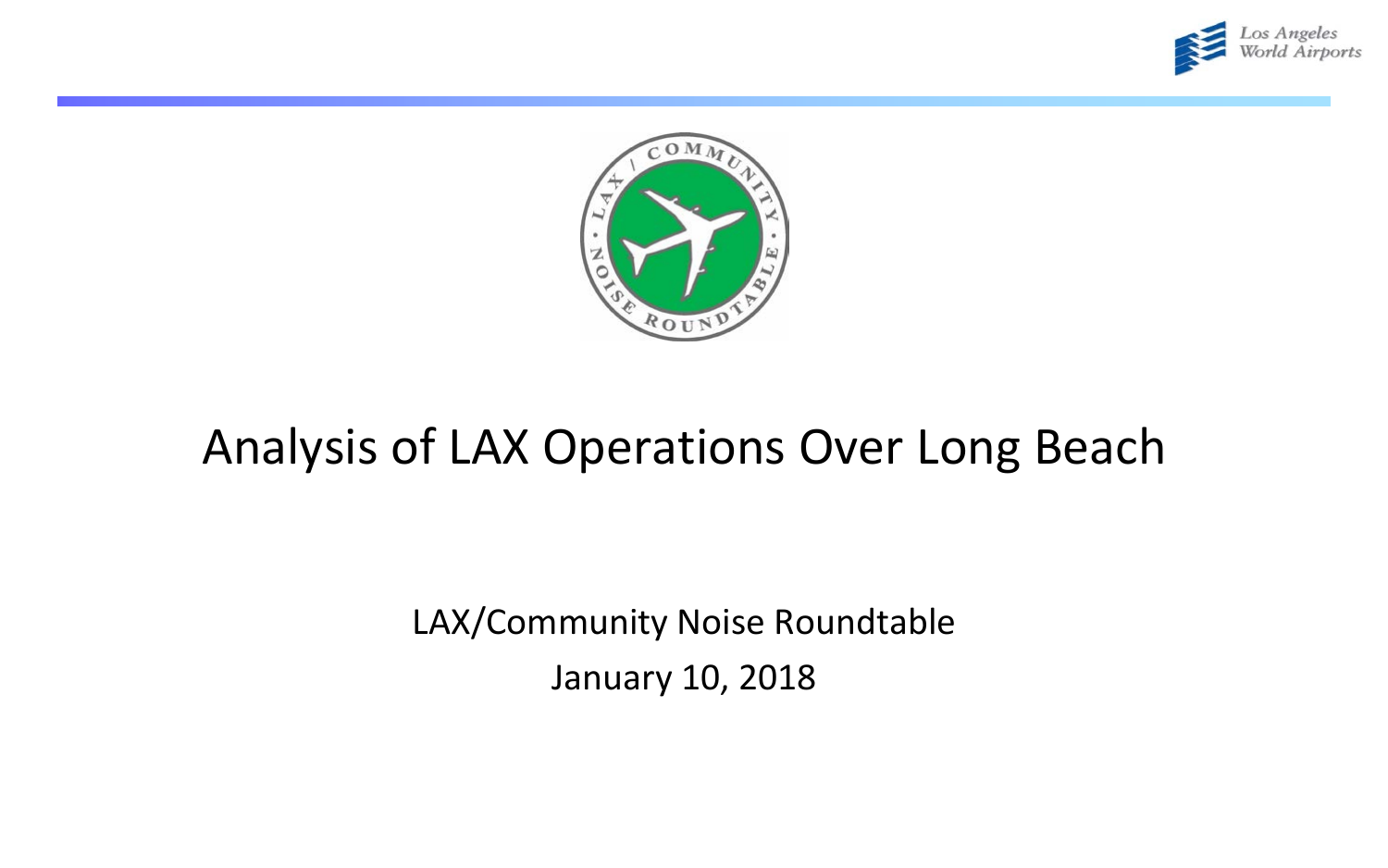

- Review LAX departures and arrivals over Long Beach
- Identify and analyze any changes
	- SoCal Metroplex implementation
- Summary of Results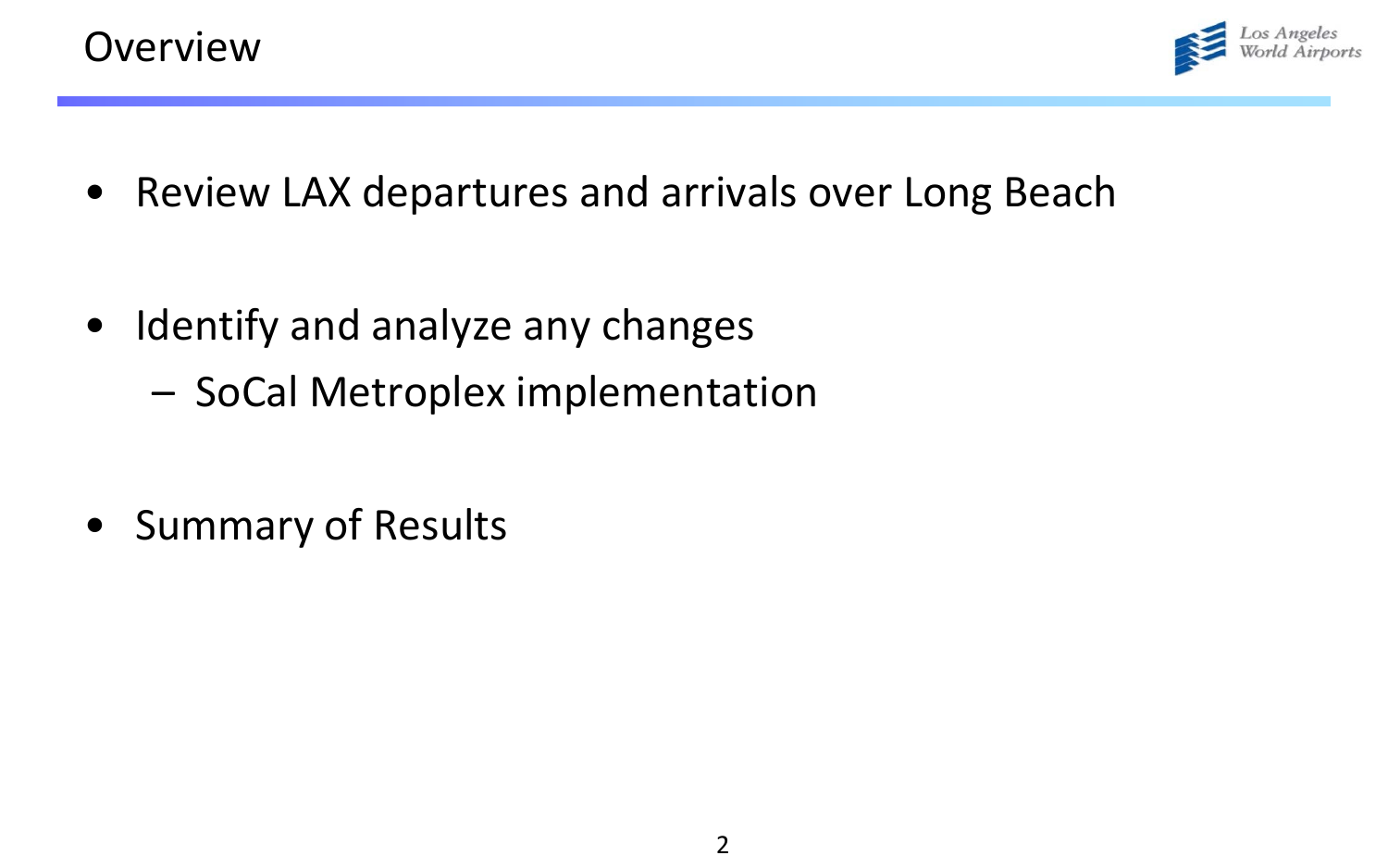# Analysis of LAX Departure Operations



- Increased southbound departures year to year
	- OSHNN departures  $\sim$  17 – 18 % of southbound departures
- **Decreased Long Beach overflights in 2017**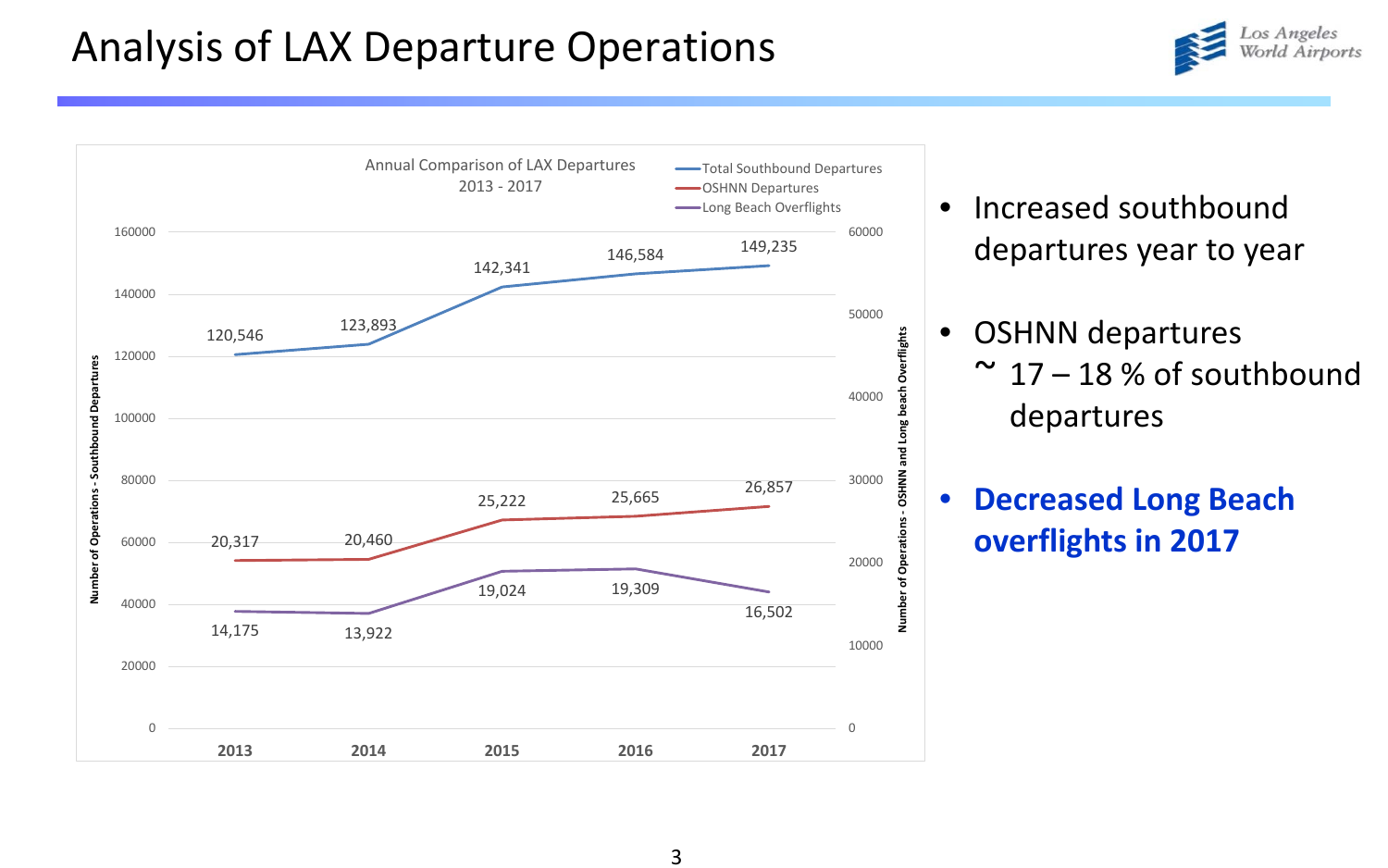### Pre Phase 2 Metroplex Implementation LAX Southbound Jet Departures – 1 Month (February 2017)



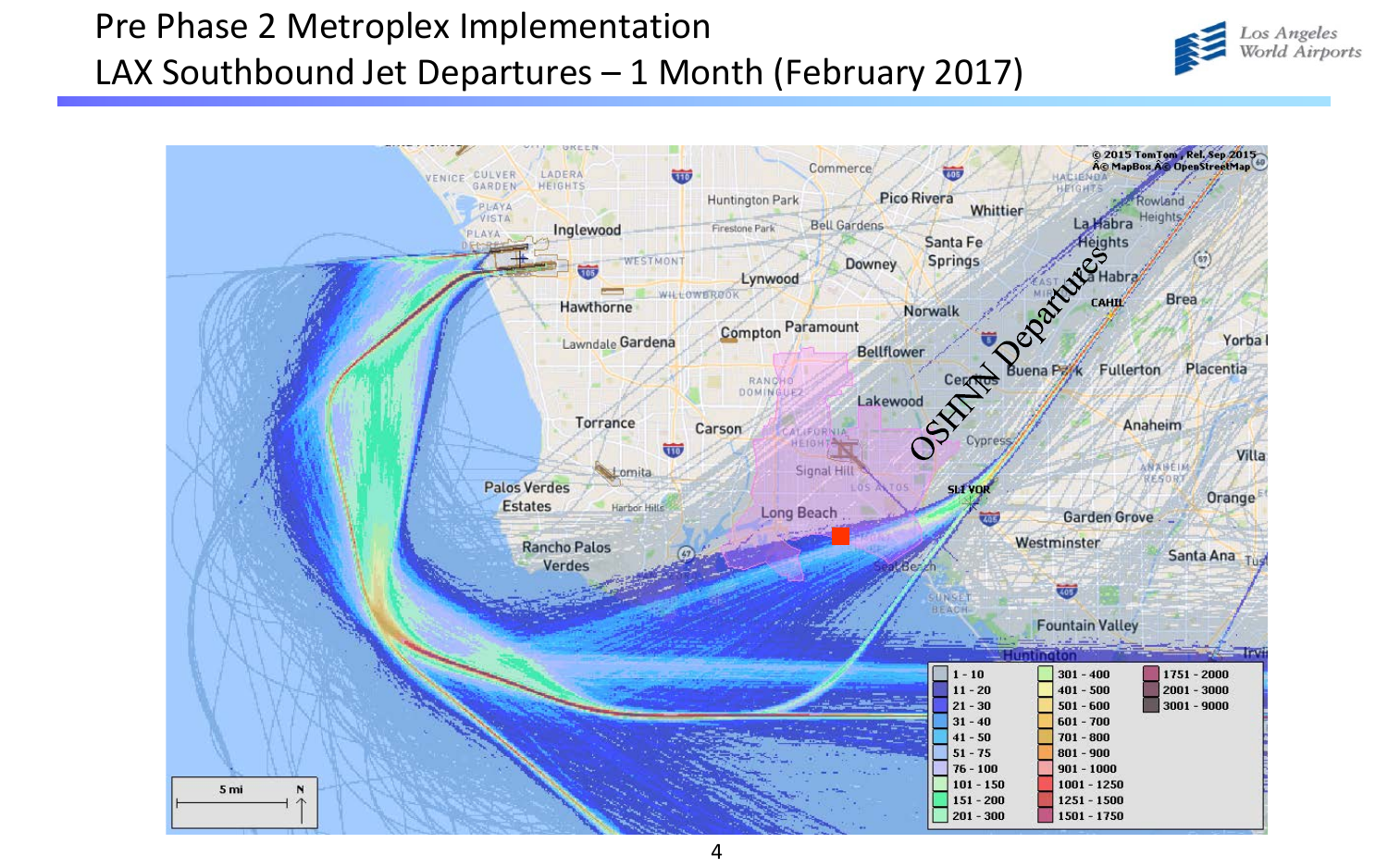#### Post Metroplex Implementation LAX Southbound Jet Departures – 1 Month (May 2017)



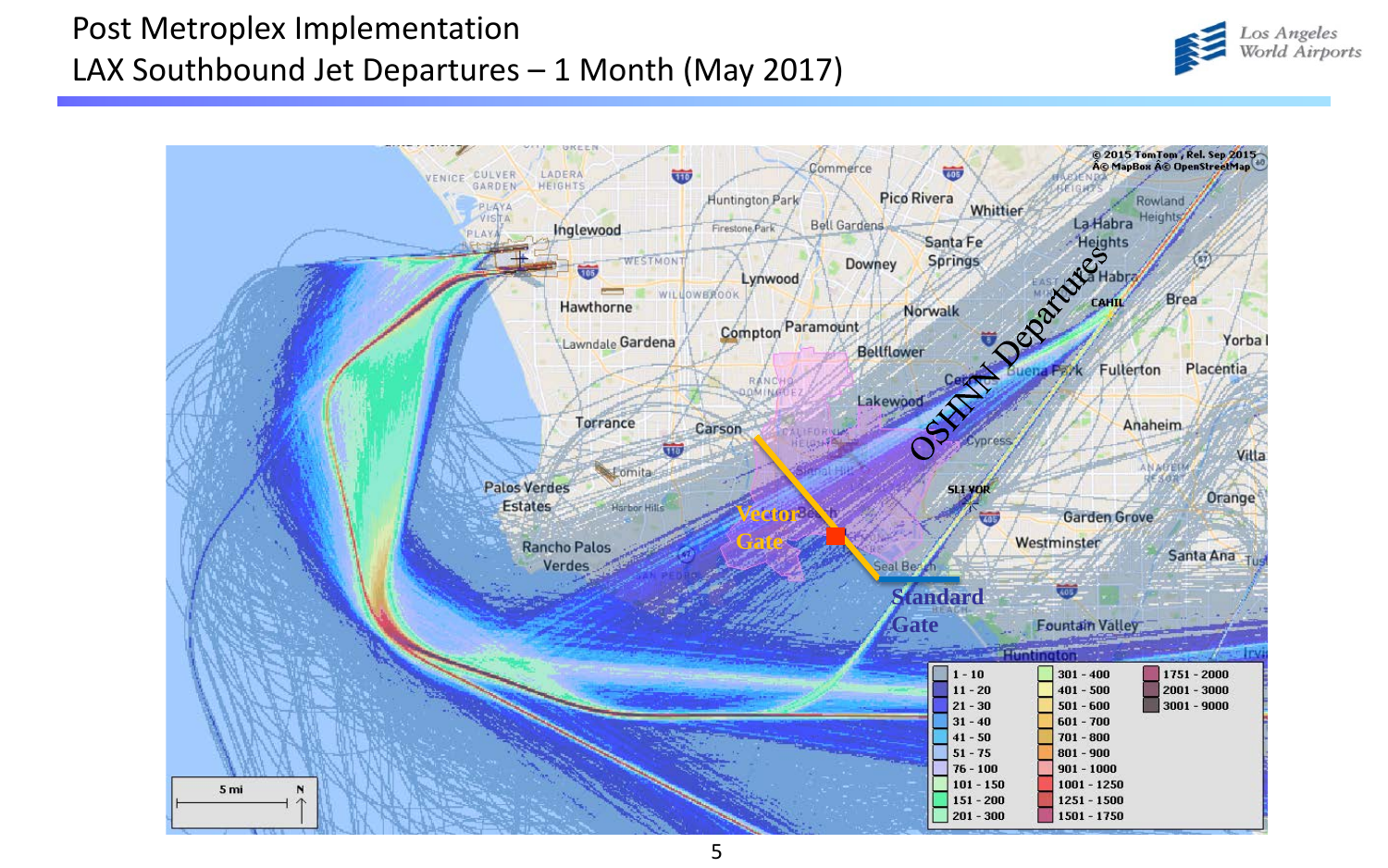# Analysis of OSHNN Departure Operations



- 14% decrease in departures over Long Beach in 2017
- Decrease in aircraft vectored over Long Beach with Metroplex implementation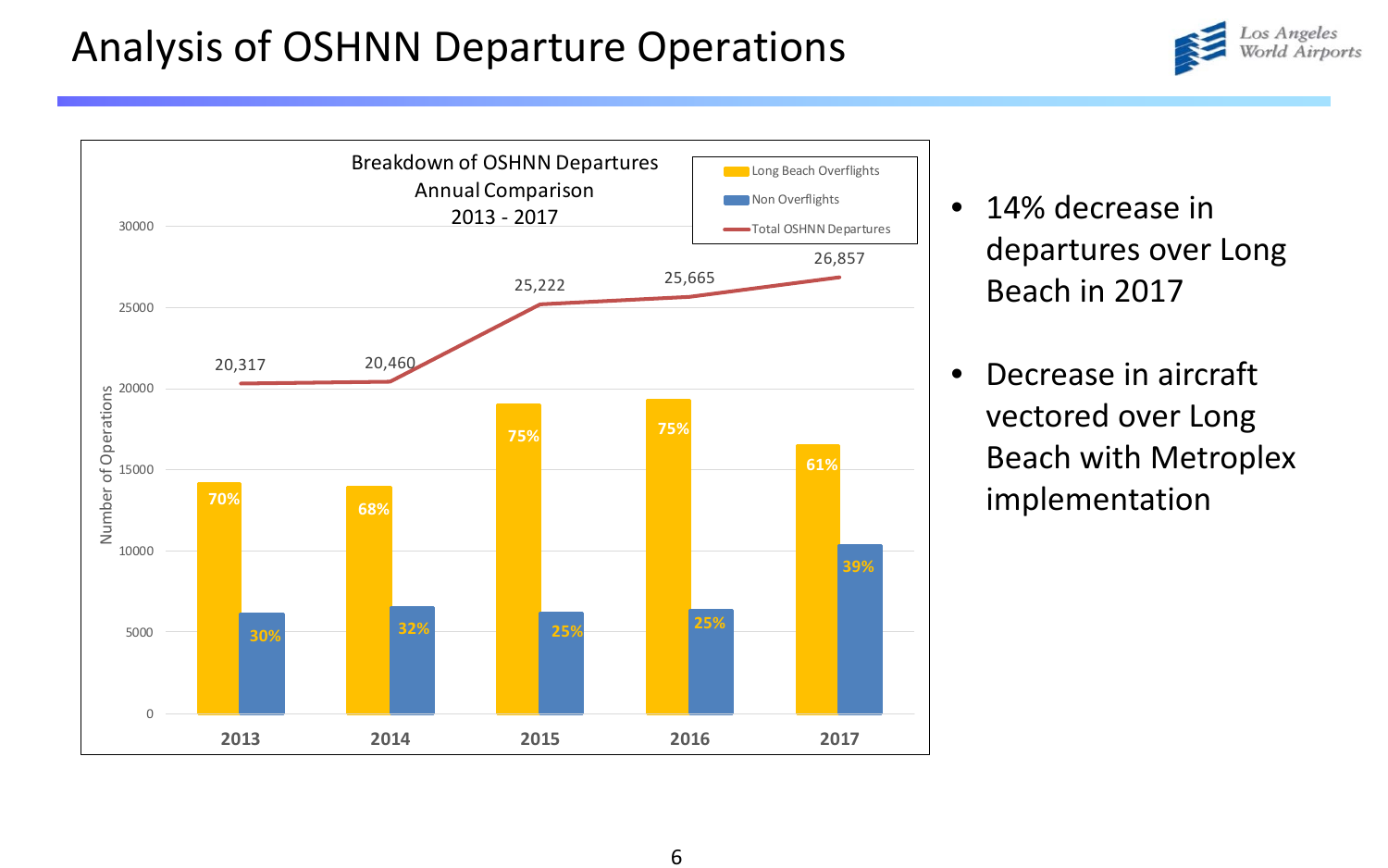# Analysis of LAX Arrival Operations





- Very low LAX arrival operations over Long Beach
	- In 2017, there were 183 LAX arrivals out of 44,130 total arrivals from the south
		- $\sim$  1 overflight every 2 days